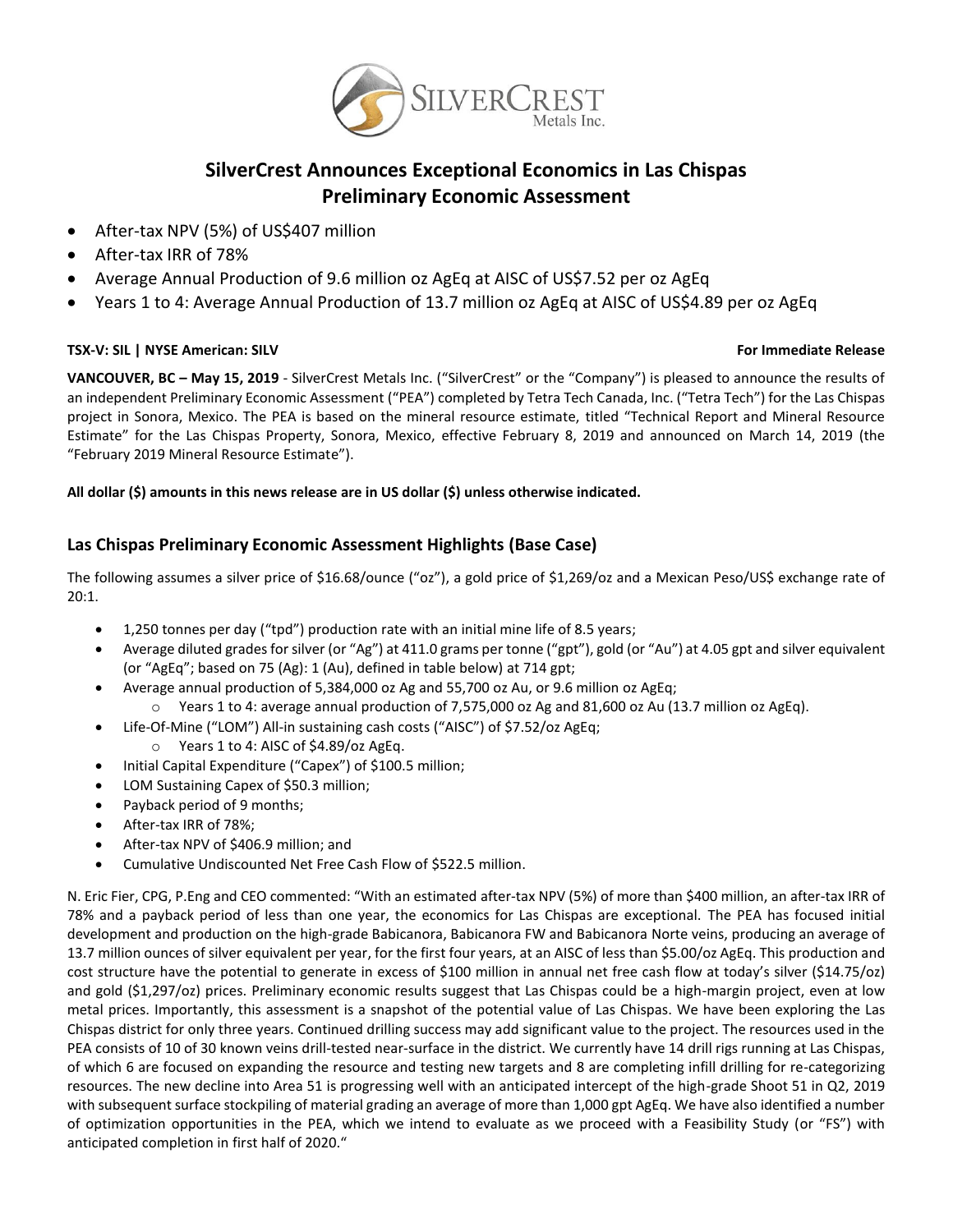The Company cautions that the results of the PEA are preliminary in nature and include inferred mineral resources that are considered too speculative geologically to have economic consideration applied to them to be classified as mineral reserves. There is no certainty that the results of the PEA will be realized. Mineral resources that are not mineral reserves do not have demonstrated economic viability.

#### **Technical and Financial Details**

The PEA Base Case uses a 5% discount rate, metal prices of \$16.68/oz Ag and \$1,269/oz Au (~3-year historical average) and Mexico Peso/US\$ exchange rate of 20:1. Highlights of the Base Case economic estimates used for the PEA are as follows:

| Las Chispas PEA Summary (Base Case)                         |                    |  |  |  |  |  |  |
|-------------------------------------------------------------|--------------------|--|--|--|--|--|--|
| Throughput (tpd)                                            | 1,250              |  |  |  |  |  |  |
| Mine Life                                                   | 8.5 years          |  |  |  |  |  |  |
| <b>Diluted Resource (Tonnes)</b>                            | 3,861,000          |  |  |  |  |  |  |
| Average Diluted Silver Grade (gpt)                          | 411.0              |  |  |  |  |  |  |
| Average Diluted Gold Grade (gpt)                            | 4.05               |  |  |  |  |  |  |
| Average Diluted AgEq <sup>(1)</sup> Grade (gpt)             | 714                |  |  |  |  |  |  |
|                                                             |                    |  |  |  |  |  |  |
| Contained Silver oz(3)                                      | 51,004,000         |  |  |  |  |  |  |
| Contained Gold oz (3)                                       | 502,200            |  |  |  |  |  |  |
| Contained AgEq oz(1)(3)                                     | 88,666,000         |  |  |  |  |  |  |
| Silver Recovery                                             | 89.9%              |  |  |  |  |  |  |
| Gold Recovery                                               | 94.4%              |  |  |  |  |  |  |
| Payable Silver oz (LOM)                                     | 45,765,000         |  |  |  |  |  |  |
| Payable Gold oz (LOM)                                       | 473,100            |  |  |  |  |  |  |
| Total AgEq <sup>(1)</sup> oz                                | 81,247,000         |  |  |  |  |  |  |
|                                                             |                    |  |  |  |  |  |  |
| Average Annual Production (LOM)                             |                    |  |  |  |  |  |  |
| -Silver oz                                                  | 5,384,000          |  |  |  |  |  |  |
| -Gold oz                                                    | 55,700             |  |  |  |  |  |  |
| -AgEq <sup>(1)</sup> oz                                     | 9,559,000          |  |  |  |  |  |  |
| Average Annual Production (Years 1-4)                       |                    |  |  |  |  |  |  |
| -Silver oz                                                  | 7,575,000          |  |  |  |  |  |  |
| -Gold oz                                                    | 81,600             |  |  |  |  |  |  |
| $-AgEq(1)$ OZ                                               | 13,694,000         |  |  |  |  |  |  |
|                                                             |                    |  |  |  |  |  |  |
| Mining Cost (\$/t) <sup>(2)</sup><br>Processing Cost (\$/t) | \$50.91<br>\$32.61 |  |  |  |  |  |  |
| G&A Cost (\$/t)                                             | \$15.14            |  |  |  |  |  |  |
| Total Operating Cost (\$/t)                                 | \$98.66            |  |  |  |  |  |  |
| Initial Capital Cost (\$ million)                           | \$100.5            |  |  |  |  |  |  |
| LOM Sustaining Capital Cost (\$ million)                    | \$50.3             |  |  |  |  |  |  |
|                                                             |                    |  |  |  |  |  |  |
| LOM AISC (\$/oz AgEq <sup>(1)</sup> )                       | \$7.52             |  |  |  |  |  |  |
| Years 1-4 AISC (\$/oz AgEq <sup>(1)</sup> )                 | \$4.89             |  |  |  |  |  |  |
| After-Tax IRR                                               | 78%                |  |  |  |  |  |  |
| NPV (5%, \$ million)                                        | \$406.9            |  |  |  |  |  |  |
| Undiscounted LOM net free cash flow (\$ million)            | \$522.5            |  |  |  |  |  |  |
| Payback period                                              | 9 months           |  |  |  |  |  |  |

(1) AgEq based on 75 (Ag):1 (Au), calculated using long-term silver and gold prices of \$17 per ounce silver and \$1,225 per ounce gold with average metallurgical recoveries of 90% silver and 95% gold.

(2) Includes expensed lateral development, but excludes capitalized ramp and vertical development.

(3) Contained ounces for gold and silver are estimated to include 29% indicated resources and 71% inferred resources.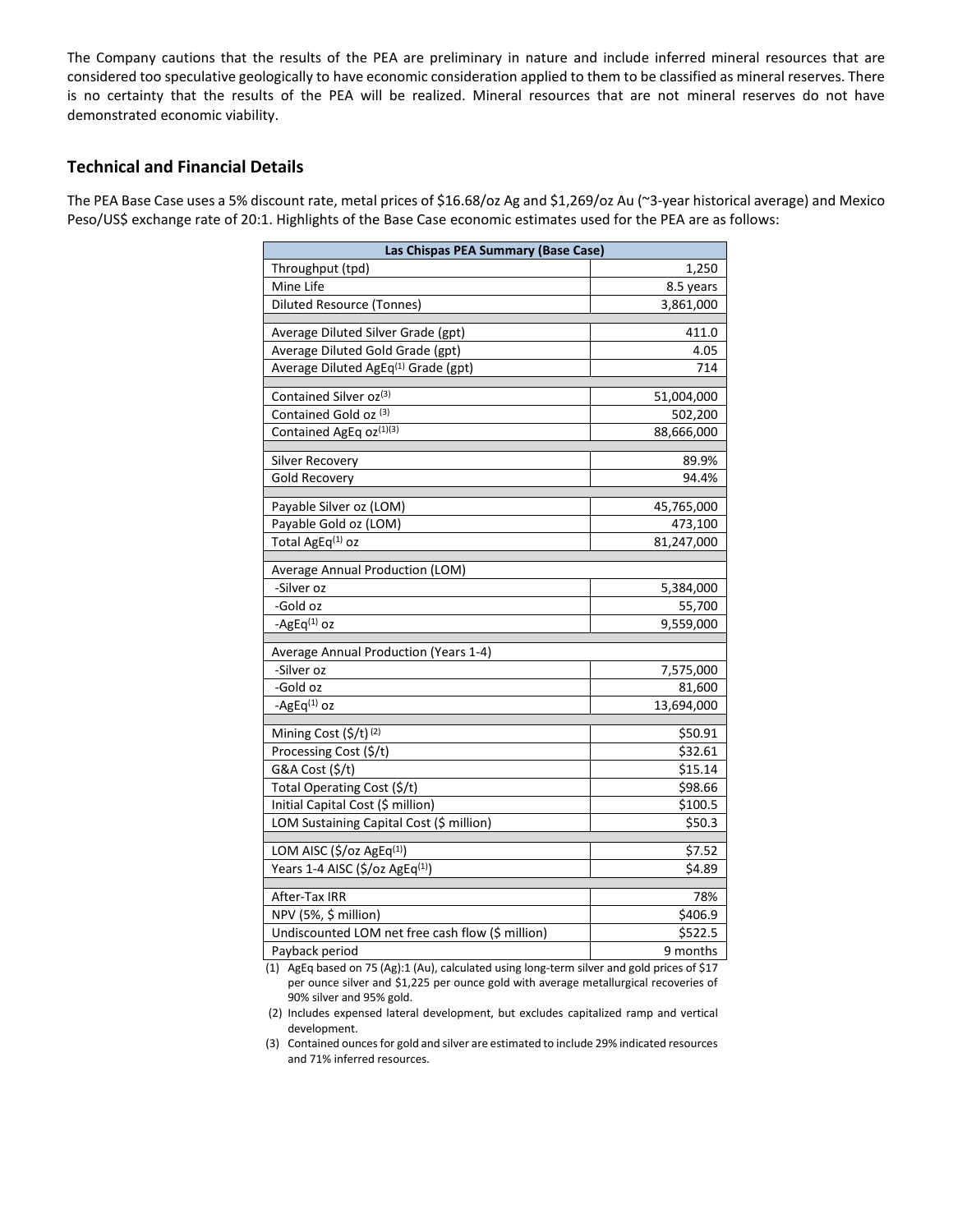The PEA presents a range of metal pricing scenarios on after-tax basis to evaluate the economics of the project in both upside and downside commodity price scenarios. As illustrated in the following table, the project is very robust even at downside commodity price scenarios:

|                                              | <b>Downside</b> | <b>Base Case</b> | <b>Upside</b> |
|----------------------------------------------|-----------------|------------------|---------------|
| <b>Metal prices:</b>                         |                 |                  |               |
| Silver (\$/oz)                               | \$14.00         | \$16.68          | \$19.00       |
| Gold $(\frac{5}{2})$                         | \$1,100         | \$1,269          | \$1,450       |
|                                              |                 |                  |               |
| Economics:                                   |                 |                  |               |
| After-Tax NPV (5%, \$ million)               | \$301.0         | \$406.9          | \$506.5       |
| After-Tax IRR                                | 64%             | 78%              | 91%           |
| Undiscounted LOM free cash flow (\$ million) | \$390.4         | \$522.5          | \$646.6       |
| Payback period in months                     | 10.9            | 8.8              | 7.4           |

Additional sensitivities to the price of oil, Mexican Peso, Capex, and Opex will be presented in the PEA Technical Report. The project economics are most sensitive to precious metal prices.

#### **Diluted Resource Estimate and Mining Method**

The diluted resource estimate for the PEA is based on both indicated and inferred resources as stated in the February 2019 Resource Estimate for the Las Chispas project. Certain mining factors have been applied to this resource estimate, to generate diluted resources using a conceptual mine plan for the PEA. The February 2019 Resource Estimate is summarized below:

| SilverCrest's Las Chispas Resource Summary - February 2019 |                                                                 |                                                      |           |           |           |                |                                           |                                                    |                                                |  |
|------------------------------------------------------------|-----------------------------------------------------------------|------------------------------------------------------|-----------|-----------|-----------|----------------|-------------------------------------------|----------------------------------------------------|------------------------------------------------|--|
| <b>Type</b>                                                | Cut-off<br>Grade <sup>(4)</sup><br>$(gpt \, \text{AgEq}^{(2)})$ | Resource<br><b>Category</b> <sup>(1)</sup> (3)(4)(5) | Tonnes    | Au<br>gpt | Ag<br>gpt | AgEq(2)<br>gpt | <b>Contained</b><br>Gold<br><b>Ounces</b> | <b>Contained</b><br><b>Silver</b><br><b>Ounces</b> | <b>Contained</b><br>AgEq <sup>(2)</sup> Ounces |  |
| Vein                                                       | 150                                                             | Indicated                                            | 1,002,200 | 6.98      | 711       | 1,234          | 224.900                                   | 22,894,800                                         | 39,763,600                                     |  |
| Vein                                                       | 150                                                             | Inferred                                             | 3,464,700 | 3.42      | 343       | 600            | 380.700                                   | 38,241,400                                         | 66,823,700                                     |  |
| Stockpile                                                  | 100                                                             | Inferred                                             | 174,500   | 1.38      | 119       | 222            | 7,600                                     | 664,600                                            | 1,246,100                                      |  |
|                                                            |                                                                 |                                                      |           |           |           |                |                                           |                                                    |                                                |  |
| Overall                                                    | $\overline{\phantom{0}}$                                        | <b>Indicated</b>                                     | 1.002.200 | 6.98      | 711       | 1,234          | 224.900                                   | 22,894,800                                         | 39,763,600                                     |  |
| <b>Overall</b>                                             | -                                                               | <b>Inferred</b>                                      | 3,639,200 | 3.32      | 333       | 582            | 388,300                                   | 38,906,000                                         | 68,069,800                                     |  |

Notes: All numbers are rounded

<sup>(1)</sup> Conforms to NI 43-101 and the Canadian Institution of Mining, Metallurgy and Petroleum ("CIM") Definition Standards on Mineral Resources and Mineral Reserves. Inferred Resources have been estimated from geological evidence and limited sampling and must be treated with a lower level of confidence than Measured and Indicated Resources.

 $(2)$  AgEq based on 75 (Ag):1 (Au), calculated using long-term silver and gold prices of \$17 per ounce silver and \$1,225 per ounce gold with average metallurgical recoveries of 90% silver and 95% gold.

 $(3)$  Bulk density has been applied to all materials as 2.55 tonnes per cubic metres.

 $^{(4)}$  Vein resource is reported using a 150 gpt AgEq cut-off grade and minimum 0.5 m true width, Babicanora Norte, Babicanora Sur, Babicanora FW and Babicanora HW veins have been modelled to a minimum undiluted thickness of 0.5 m, Babicanora Main has been modelled to a minimum undiluted thickness of 1.5 m, and surface stockpile (historic dumps) resource is reported using a 100 gpt AgEq cut-off.

 $^{(5)}$  There are no known legal, political, environmental, or other risks that could materially affect the potential development of the mineral resources.

In this PEA, the February 2019 Resource Estimate was used, which assumed that all mining of this resource would be completed by the cut-and-fill method with split blasting (resue) applied in narrower stopes. In order to maintain a throughput rate of 1,250 tpd, the development plan requires a minimum of 11 underground working faces to initially feed the process plant, ramping up to a peak of 15 working faces by year 5. The PEA estimates a diluted resource of 3,861,000 tonnes grading 4.05 gpt gold and 411 gpt silver, or 714 gpt AgEq, containing 502,200 oz Au and 51,004,000 oz Ag, or 88.7 million oz AgEq using an estimated average mining dilution of 33%. The table below summarizes the vein by vein tonnage, grade and dilution for this diluted resource: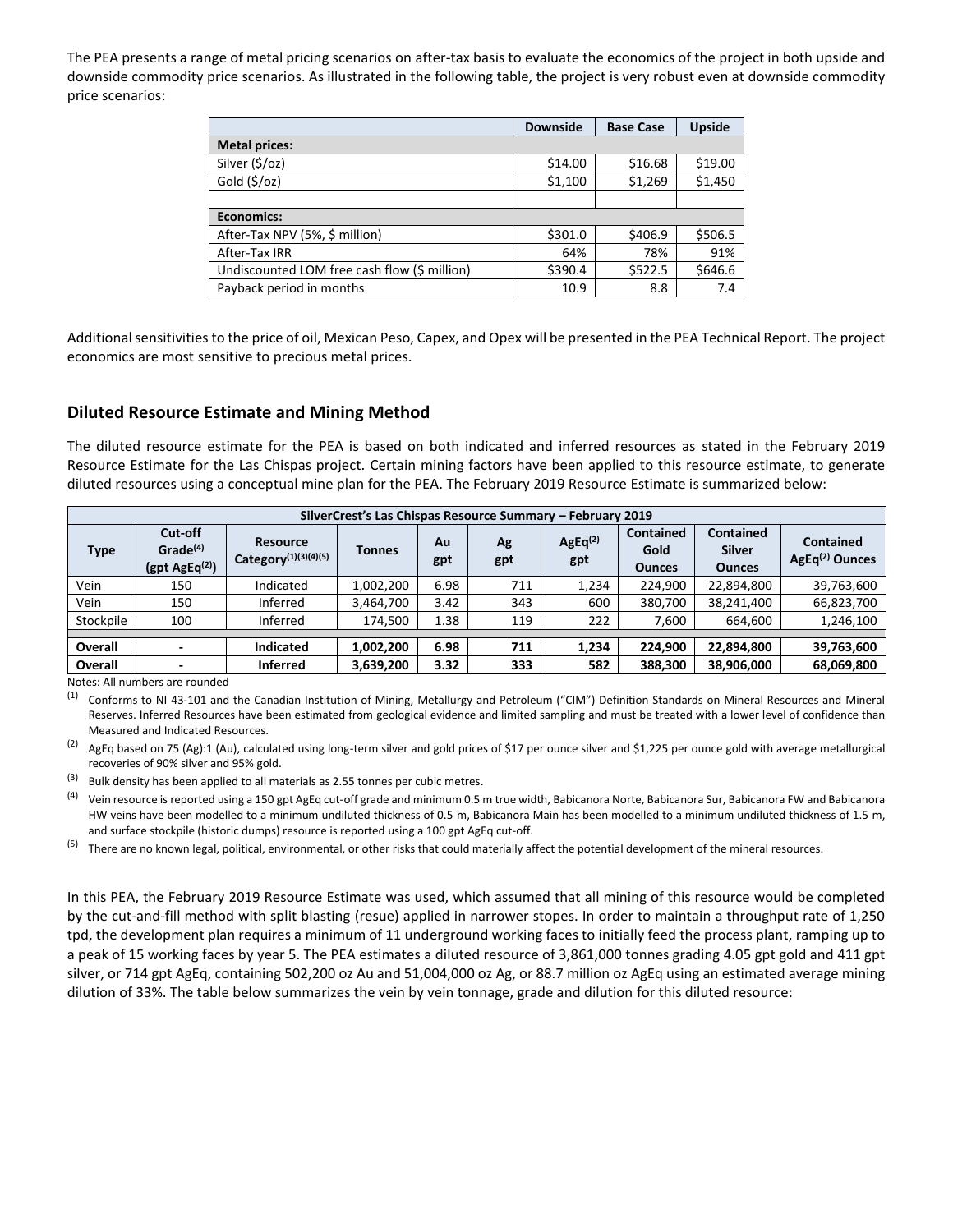| Las Chispas Diluted Resource by Vein |                             |                              |     |             |                  |  |  |  |  |
|--------------------------------------|-----------------------------|------------------------------|-----|-------------|------------------|--|--|--|--|
| <b>Vein</b>                          | <b>Dilution Applied (%)</b> | Au<br><b>Tonnes</b><br>(gpt) |     | Ag<br>(gpt) | AgEq(3)<br>(gpt) |  |  |  |  |
| Babicanora Area 51                   | 29                          | 598,500                      | 6.6 | 743         | 1,238            |  |  |  |  |
| Babicanora Norte                     | 37                          | 408,500                      | 7.9 | 781         | 1,374            |  |  |  |  |
| Babicanora FW                        | 38                          | 186,700                      | 7.8 | 685         | 1,270            |  |  |  |  |
| Babicanora Central                   | 29                          | 505,200                      | 3.8 | 277         | 562              |  |  |  |  |
| Babicanora Sur                       | 35                          | 284,200                      | 4.9 | 380         | 748              |  |  |  |  |
| Babicanora Main                      | 29                          | 378,100                      | 4.5 | 440         | 778              |  |  |  |  |
| Giovanni                             | 35                          | 515,100                      | 1.3 | 203         | 301              |  |  |  |  |
| William Tell                         | 34                          | 515,200                      | 1.0 | 167         | 242              |  |  |  |  |
| Las Chispas                          | 68                          | 122,100                      | 2.2 | 291         | 456              |  |  |  |  |
| La Blanquita                         | 52                          | 124,800                      | 0.8 | 168         | 228              |  |  |  |  |
| Granaditas                           | 43                          | 47,800                       | 2.5 | 261         | 449              |  |  |  |  |
| Surface Dumps                        | n/a                         | 174,500                      | 1.4 | 119         | 224              |  |  |  |  |
| <b>Total Diluted Resource</b>        | 33                          | 3,860,700                    | 4.0 | 411         | 714              |  |  |  |  |

Notes: All numbers are rounded

<sup>(1)</sup> Conforms to NI 43-101 and the CIM Definition Standards on Mineral Resources and Mineral Reserves. Inferred Resources have been estimated from geological evidence and limited sampling and must be treated with a lower level of confidence than Measured and Indicated Resources.

 $(2)$  Diluted Resource is preliminary in nature and are based on the incorporation of inferred mineral resources that are considered too speculative geologically to be classified as mineral reserves.

<sup>(3)</sup> AgEq based on 75 (Ag):1 (Au), calculated using long-term silver and gold prices of \$17 per ounce silver and \$1,225 per ounce gold with average metallurgical recoveries of 90% silver and 95% gold.

 $(4)$  Bulk density has been applied to all materials as 2.55 tonnes per cubic metres.

<sup>(5)</sup> Vein resource is reported using a 150 gpt AgEq cut-off grade; a minimum 0.5 m undiluted true thickness has been used for the Babicanora Norte, Babicanora Sur, Babicanora FW and Babicanora HW Veins, and a 1 to 1.5 m undiluted true thickness has been used for the Babicanora Main, Las Chispas, Giovanni and William Tell Veins.

 $(6)$  Minimum mining width is 2 m for the veins except Babicanora Norte and Babicanora Sur, which were modelled as resue mining with a minimum mining width of 1m.

 $^{(7)}$  Stated dilution includes barren waste rock, backfill mucked with mineralized material as well as unplanned low grade material mined with resource material.

 $(8)$  Diluted resource is based on an overall 5% loss.

<sup>(9)</sup> There are no known legal, political, environmental, or other risks that could materially affect the potential development of the mineral resources.

 $(10)$  The Luigi Vein is not included in the diluted resource incorporated in the mine plan of the PEA. This vein needs further review to justify economic viability.

#### **Process Plant and Metallurgy**

Detailed metallurgical test-work was completed from September 2018 to March 2019 to assess potential silver and gold recoveries for the Las Chispas project as announced in a news release dated April 18, 2019 titled "Positive Metallurgical Recoveries for Las Chispas". A 445-kilogram bulk sample was collected from 51 core hole and nine underground samples and compiled into 15 different samples based on geo-metallurgical domains, which were combined into three master composites (low, medium and high grade). The best recoveries were generated from a process flowsheet that included a gravity recovery circuit with intensive cyanidation of the gravity concentrate and the gravity tails processed through standard leaching. The PEA assumes this is followed by a standard counter-current-decantation milling process with gold and silver recovered through a Merrill-Crowe circuit. The testwork showed recoveries of 91-95% for silver and 98-99% for gold. Additional test-work was completed on intensive leaching of gravity concentrates which showed recoveries of 99% for both gold and silver. For the PEA, the Company has limited the intensive leaching recovery to 90% until further optimization work is completed. Therefore, an average recovery of 89.9% for silver and 94.4% for gold is used in the PEA, except during the six-month start-up period where the company further reduced the recovery by 5%. The process plant has been designed at a nameplate capacity of 1,358 tpd with the production schedule assuming 8% downtime over the course of a year. At 92% operating time, the plant can support throughput of 456,000 tonnes per year or 1,250 tpd.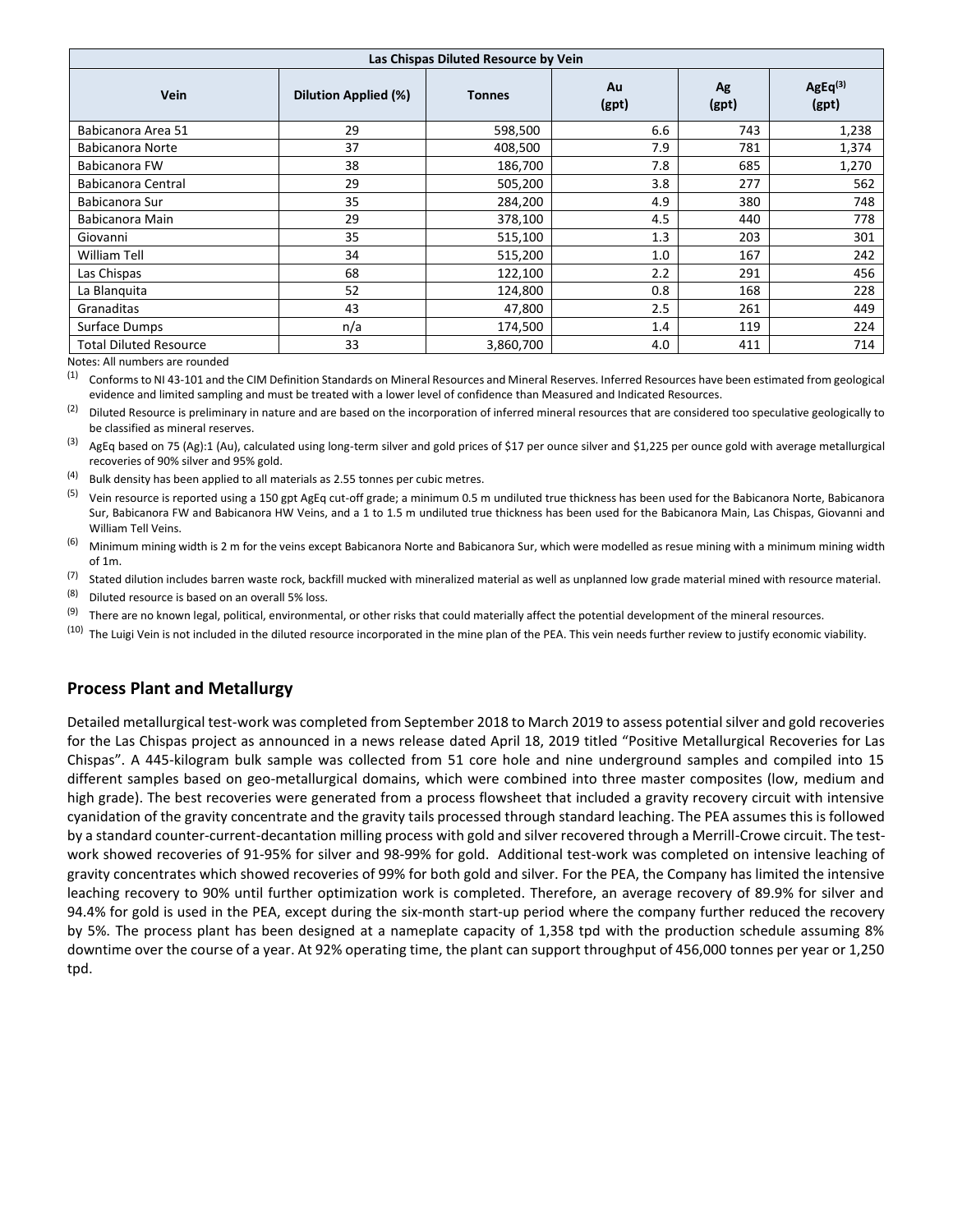## **Initial and Sustaining Capital Cost Estimates**

The PEA estimates initial capital requirements of \$100.5 million and cumulative sustaining capital of \$50.3 million (see details in the table below).

| <b>Capital Item</b>            | <b>Initial Capital</b><br>(\$ million) | <b>Sustaining Capital</b><br>(\$ million) |
|--------------------------------|----------------------------------------|-------------------------------------------|
| <b>Underground Development</b> | \$18.0                                 | \$44.4                                    |
| Mine Equipment/Ancillaries     | \$1.3                                  | \$0.4\$                                   |
| <b>Process Plant</b>           | \$27.5                                 | \$2.4                                     |
| <b>Tailings</b>                | \$4.5                                  | \$1.1                                     |
| Surface Access/Infrastructure  | \$10.0                                 | \$2.0                                     |
| Project Indirects              | \$16.3                                 | n/a                                       |
| <b>Owners Costs</b>            | \$8.1                                  | n/a                                       |
| Contingency                    | \$14.8                                 | n/a                                       |
| Total                          | \$100.5                                | \$50.3                                    |

All capital, excluding 2019 sunk capital estimated to be \$7.3 million, incurred up to the end of 2021 is included in the Initial Capital. Any capital required from 2022 and beyond is included in Sustaining Capital. \$14.8 million in contingencies have been included in the Initial Capital which is approximately 17.2%. Sustaining Capital is expected to average approximately \$5.2 million per year with an increase in Sustaining Capital in year 5 (\$10.3 million) and year 6 (\$13.7 million), primarily associated with the increase in underground development associated with opening up and operating the Giovanni, Las Chispas and William Tell veins over the remainder of the mine life. The projected timing of increases in sustaining capital expenditures in years 5 and 6 related to underground development may be pushed further into the future with continued exploration success. See section entitled Las Chispas Opportunities to Enhance Value below.

## **Operating Cost Estimates**

LOM operating costs for the Las Chispas project are estimated to average \$98.66 per tonne, which includes a minimum of 5% contingency applied to inputs (see Las Chispas PEA "Technical and Financial Details" table above). During the start-up period, processing and general and administrative ("G&A") costs per tonne are higher until mill throughput ramps up to design capacity. The PEA is based on contractor underground mining, which has an estimated LOM cost of \$50.91 per tonne milled. Processing costs are estimated at \$32.61 per tonne milled, which includes dry stack and backfill tailings management costs of \$1.40 per tonne milled. G&A costs are estimated at \$15.14 per tonne milled. The processing and G&A costs per tonne milled are based on an estimated plant operating time of 92% over the LOM with potential to improve these unit costs with a higher operating time or plant expansion (see section entitled Las Chispas Opportunities to Enhance Value below).

## **All-In Sustaining Cash Costs per Ounce of Silver Equivalent**

AISC are estimated to be \$7.52/oz AgEq produced, based on LOM production of 81.2 million recoverable ounces AgEq. The breakdown of AISC for the Las Chispas project are as follows:

| AISC/oz AgEq                                      |                    |                |  |  |  |  |  |  |
|---------------------------------------------------|--------------------|----------------|--|--|--|--|--|--|
|                                                   | Total (\$ million) | Cost / oz AgEq |  |  |  |  |  |  |
| <b>LOM Operating Costs</b>                        | \$380.9            | \$4.69         |  |  |  |  |  |  |
| <b>LOM Sustaining Capital</b>                     | \$50.3             | \$0.62         |  |  |  |  |  |  |
| <b>LOM Royalties</b>                              | \$79.1             | \$0.97         |  |  |  |  |  |  |
| <b>Total AISC (Before Development Capital)</b>    | \$510.3            | \$6.28         |  |  |  |  |  |  |
| Initial Development Capital                       | \$100.5            | \$1.24         |  |  |  |  |  |  |
| <b>Total AISC (Including Development Capital)</b> | \$610.8            | \$7.52         |  |  |  |  |  |  |

Note that the above calculation does not include corporate G&A costs or exploration expenditures for the Las Chispas project. These costs would be included once the project is closer production and included in AISC/oz AgEq. Note that producing operations typically report AISC before development capital. Excluding development capital, the PEA outlines an AISC of \$6.28 per ounce.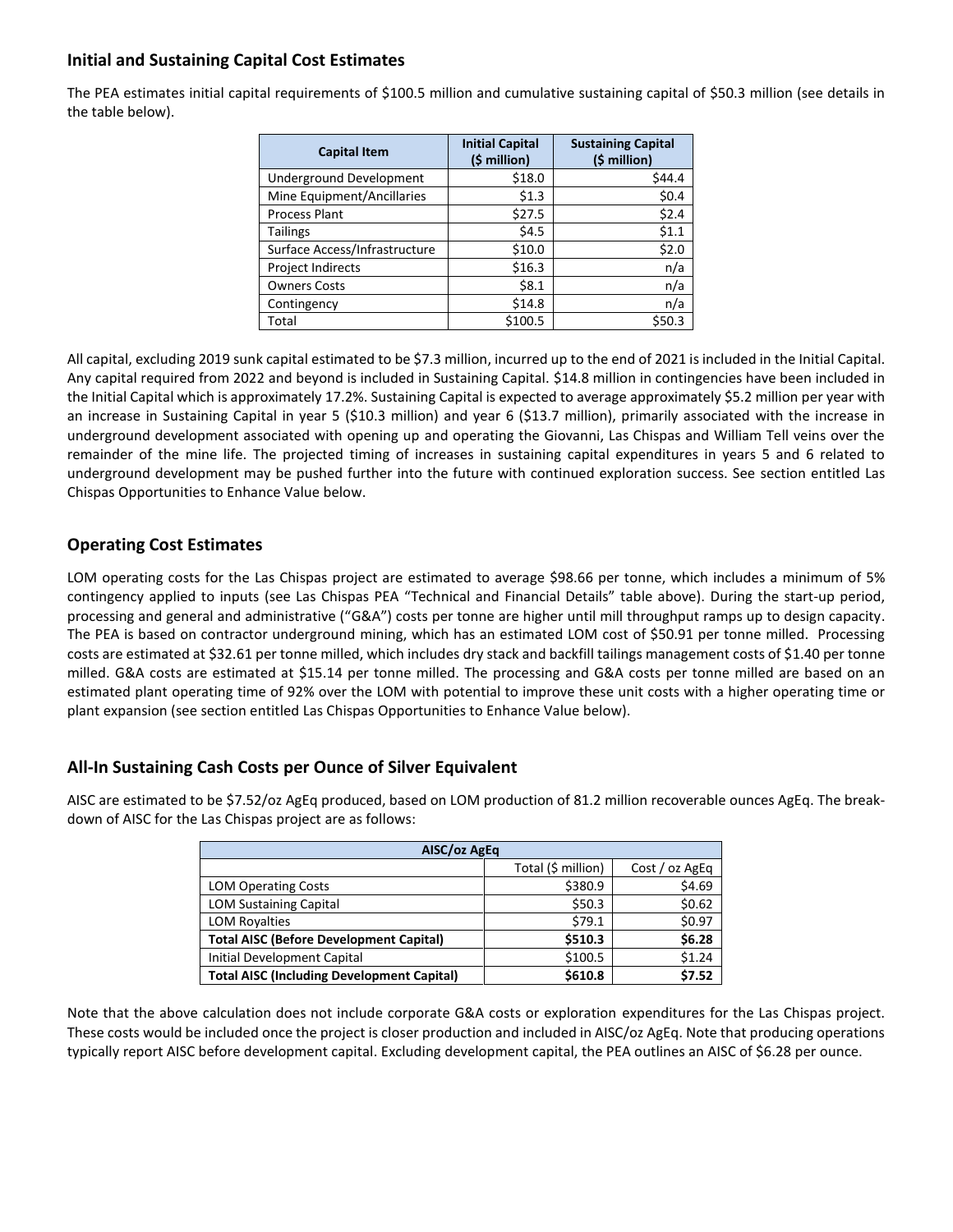## **Las Chispas PEA Economic Analysis (Base Case)**

The economic summary, including annual production, costs and free cash flow for the Las Chispas project as estimated in the PEA are as follows:

|                                                   | 2020                     | 2021                 | 2022    | 2023                                         | 2024   | 2025                                                | 2026   | 2027                                                    | 2028                                | 2029     | 2030                     | <b>LOM</b>                                                                                                   |
|---------------------------------------------------|--------------------------|----------------------|---------|----------------------------------------------|--------|-----------------------------------------------------|--------|---------------------------------------------------------|-------------------------------------|----------|--------------------------|--------------------------------------------------------------------------------------------------------------|
| Tonnes Processed (000s)                           | ٠                        | 100                  | 443     | 456                                          | 457    | 456                                                 | 456    | 456                                                     | 457                                 | 456      | 125                      | 3,861                                                                                                        |
| Au Grade (gpt)                                    | ۰.                       | 1.38                 | 7.57    | 5.28                                         | 6.08   | 4.90                                                | 4.39   | 2.95                                                    | 1.37                                | 1.37     | 0.94                     | 4.05                                                                                                         |
| Ag Grade (gpt)                                    | ۰                        | 119.0                | 656.5   | 555.8                                        | 612.1  | 496.6                                               | 387.6  | 302.0                                                   | 218.8                               | 196.1    | 167.8                    | 411.0                                                                                                        |
| Au Recovery (%)                                   | ۰                        | 89.9                 | 94.9    | 94.9                                         | 94.9   | 94.9                                                | 94.9   | 94.9                                                    | 94.9                                | 94.9     | 94.9                     | 94.9                                                                                                         |
| Ag Recovery (%)                                   | ۰                        | 84.9                 | 89.9    | 89.9                                         | 89.9   | 89.9                                                | 89.9   | 89.9                                                    | 89.9                                | 89.9     | 89.9                     | 89.9                                                                                                         |
| Payable Au Production (000s oz)                   | $\overline{\phantom{a}}$ | 4                    | 102     | 73                                           | 84     | 68                                                  | 61     | 41                                                      | 19                                  | 19       | 4                        | 473                                                                                                          |
| Payable Ag Production (million oz)                | ٠                        | 0.3                  | 8.4     | 7.3                                          | 8.1    | 6.5                                                 | 5.1    | 4.0                                                     | 2.9                                 | 2.6      | 0.6                      | 45.8                                                                                                         |
| AgEq Production (million oz)                      | $\overline{\phantom{a}}$ | 0.6                  | 16.0    | 12.8                                         | 14.4   | 11.6                                                | 9.6    | 7.0                                                     | 4.3                                 | 4.0      | 0.9                      | 81.2                                                                                                         |
| AISC <sup>(1)</sup> (\$/oz AgEq)                  | $\overline{\phantom{a}}$ | \$86.63              | \$4.10  | \$5.01                                       | \$4.75 | \$5.81                                              | \$7.00 | \$9.31                                                  | \$11.46                             | \$9.78   | \$13.28                  | \$7.47                                                                                                       |
| Total Revenue (\$ million)                        |                          | \$10                 | \$265   | \$211                                        | \$238  | \$192                                               | \$160  | \$116                                                   | \$71                                | \$66     | \$14                     | \$1,345                                                                                                      |
| Total Operating Costs (\$ million)                | ٠                        | (57.8)               |         |                                              |        |                                                     |        |                                                         |                                     |          |                          | (\$45.6)   (\$45.3)   (\$49.8)   (\$50.0)   (\$48.5)   (\$46.2)   (\$40.1)   (\$36.1)   (\$11.4)   (\$380.9) |
| Royalties <sup>(3)</sup> (\$ million)             | ٠                        | (50.2)               |         | $(517.8)$ (\$13.5) (\$15.3) (\$11.6) (\$9.2) |        |                                                     |        | (55.8)                                                  | (52.7)                              | (52.6)   | (50.3)                   | (579.1)                                                                                                      |
| Depreciation (\$ million)                         |                          | (54.5)               |         |                                              |        |                                                     |        |                                                         |                                     |          |                          | (\$35.3) $ (520.9) (519.0) (521.5) (525.4) (528.8) (521.9) (515.7) (511.8) (5202.4) $                        |
| Taxes (\$ million)                                |                          |                      |         |                                              |        |                                                     |        | $(550.8)$ (\$39.7) $(546.4)$ (\$32.9) (\$23.1) (\$10.7) | (52.0)                              | ( \$3.5) |                          | (5211.9)                                                                                                     |
| Initial Capex (\$ million)                        | (554.6)                  | (545.8)              |         |                                              |        |                                                     |        |                                                         |                                     |          | $\overline{\phantom{a}}$ | ( \$100.5)                                                                                                   |
| Sustaining Capex (\$ million)                     |                          |                      | (52.9)  | $($ \$5.8)                                   | (53.9) | (56.3)                                              |        | $(510.3)$ (\$13.7)                                      | (56.8)                              | (50.6)   |                          | (550.3)                                                                                                      |
| Working Capital (\$ million)                      |                          |                      | (510.0) |                                              |        |                                                     |        |                                                         |                                     |          |                          |                                                                                                              |
| Reclamation Bond (\$ million)                     | (54.0)                   |                      |         |                                              |        |                                                     |        |                                                         |                                     |          |                          |                                                                                                              |
| Net Free Cash Flow <sup>(1)(2)</sup> (\$ million) | (558.6)                  | (543.6)              |         | $$138.8$ $$107.3$ $$122.9$                   |        | \$91.5                                              | \$68.8 | \$39.9                                                  | \$19.6                              | \$23.3   | \$2.8                    | \$522.5                                                                                                      |
| Cum. Net Free Cash Flow (\$ million)              |                          | $(558.6)$ $(5102.2)$ | \$36.6  |                                              |        | $\frac{1}{2}$ \$143.8   \$266.7   \$358.2   \$427.0 |        |                                                         | $$466.9$ $$486.5$ $$509.8$ $$512.5$ |          |                          |                                                                                                              |

Note: All numbers are rounded.

(1) "AISC" and "Net Free Cash Flow" are non-IFRS measures. Refer to the "Non-IFRS measures" section of this Press Release.

(2) Total LOM net free cash flow includes \$1 million spent per year on reclamation from 2032-2035, the recovery of \$10 million in working capital, and a \$4.0 million reclamation bond in 2031.

(3) Royalties include Mexico Government mining royalty of 7.5% from the income on the sale of minerals extracted minus authorized deductions, and an extraordinary governmental royalty of 0.5% of the income for the sale of gold, silver and platinum by mining concession holders for environmental purposes. There are no other royalties on resources other than those imposed by law.

In the above economic analysis, we have applied 10-year straight line depreciation to the carrying value of development capital costs, exclusive of fixed capital items. Fixed capital items are depreciated at 12% per year, based on applicable Mexican accounting practices. Tax loss carry forwards are used to offset taxes in the first full year of production. After applicable deductions, a corporate tax rate of 30% is applied to the taxable income generated from the mine to estimate the LOM cash taxes payable.

## **Las Chispas Opportunities to Enhance Value**

Several potential opportunities have been identified that may significantly enhance the economic return outlined in the PEA, including but not limited to the following:

- **Exploration Potential**: The diluted resource estimated for the PEA is based on the February 2019 Mineral Resource Estimate, which includes 10 of 30 known veins on the project. The Company currently has 14 drill rigs on site with six (6) of those rigs dedicated to expanding resources and drill testing new targets for potential discoveries. With success on further drilling, there are several ways that expanded resources could improve the economics of the project, including:
	- **Throughput Expansion**: The mine plan for the PEA is based on a 1,250 tpd throughput scenario, which results in an 8.5-year mine life. Expanded resources have the potential to justify increased mine and mill throughput. As part of the upcoming FS, SilverCrest will evaluate the potential costs to expand the process plant capacity to 1,500-2,000 tpd with potential benefits to unit costs for processing and G&A with respect to economies of scale.
	- o **Reduced Development Cost per Ounce**: Babicanora Sur, Luigi, Granaditas including La Blanquita have relatively high development costs per ounce of diluted resource. Expanding the diluted resource for these veins would spread the relatively high development capital over more ounces, improving economics and reducing the AISC per ounce.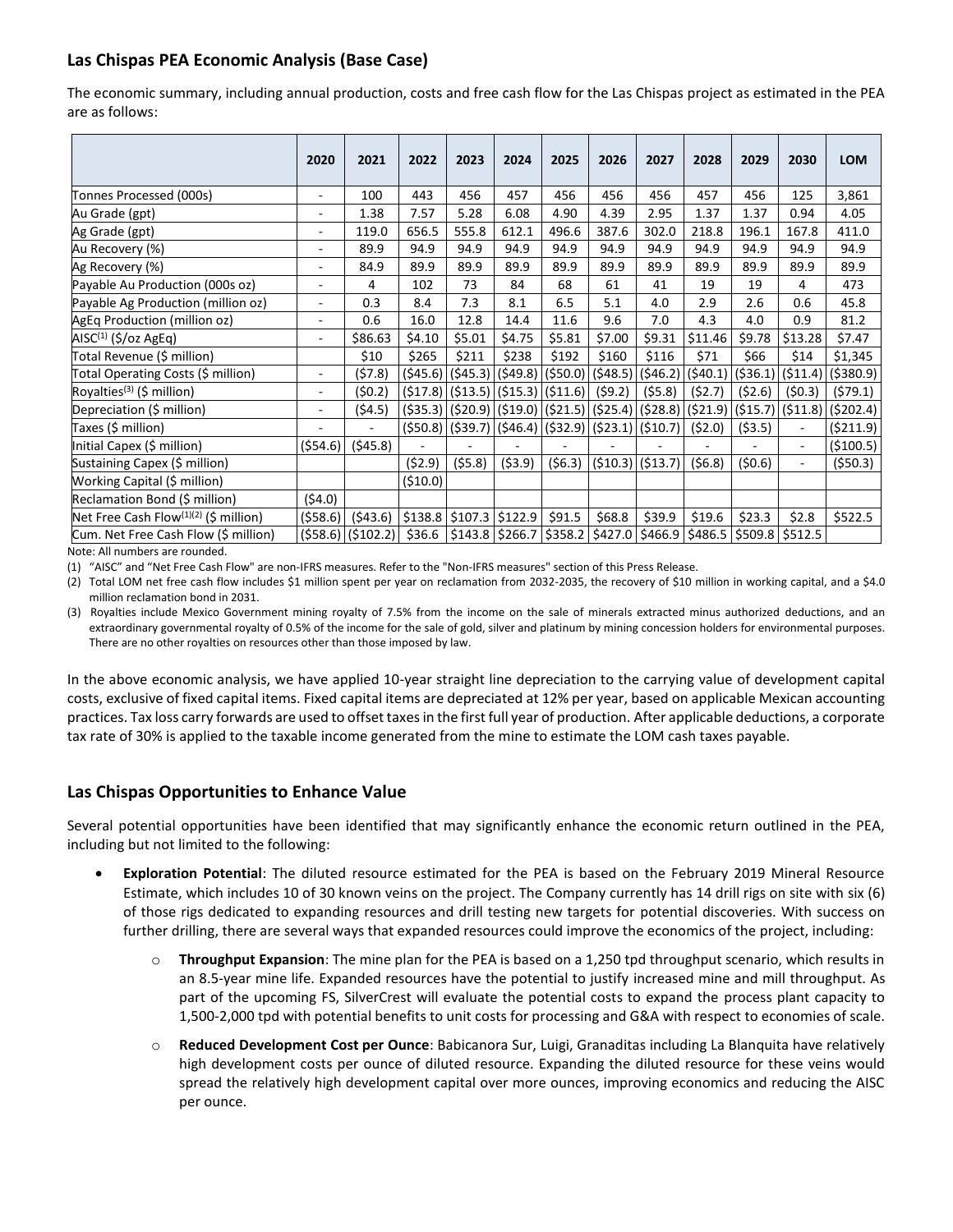**High-Grade Discovery**: The grade profile for the Las Chispas project is heavily weighted towards the first four years of production. A new high-grade discovery could help smooth the decline in production that begins in year five by prioritizing development of a new high-grade discovery and delaying the development of the lower grade veins while potentially adding economies of scale at the same time.

- **PEA Excluded Resources**: The diluted resource that is incorporated into the mine plan for the PEA excludes approximately 20 million oz AgEq that were estimated in the February 2019 Resource Estimate, specifically, discrete mineralized zones in the Babicanora FW, Babicanora Norte, and Sur Veins and all of the Luigi Vein. Resources have been excluded from adjacent designed mine stopes and discrete isolated zones which currently do not have enough critical mass to justify the added cost of underground development for production. SilverCrest is optimistic that by applying optimized stope designs and follow up drilling to expand discrete zones, some excluded resources may be included in a future mine plan.
- **Mining Method**: The PEA is based on 100% cut and fill underground mining with split blasting (resue) applied in those areas where vein widths drop to less than 1.5 metres. There are known opportunities for the Babicanora vein, in particular, to be mined using lower cost long-hole and sub-level mining methods in the areas where the vein averages over 3.0 metres in true width. This could reduce mining and development costs at the beginning of the mine life.
- **Metallurgy**: The results from our metallurgical test-work suggested intensive leaching recoveries of 99% for both gold and silver gravity concentrates. In the PEA, the intensive leaching recoveries is set at 90%, which results in an implied recovery of 89.9% for silver and 94.4% for gold. Test work completed to date suggests potential for improved silver recoveries of 91-95% for silver and 98-99% for gold. SilverCrest intends to follow up these promising results with further test work to be completed and incorporated into the FS.
- **Power Line:** The PEA assumes the use of onsite generated power using diesel fuel at \$0.28/KWH and exposes the operation to fluctuations in the price of fuel. The FS will be contemplating the connection of the site to the national grid via power available at an estimated cost of \$0.09/KWH.
- **Stockpiled Material at Start of Production**: The mine schedule for the PEA assumes that during the six month start-up period of operations, 100% of the mill throughput will be sourced from the current surface stockpiles with an estimated 175,000 tonnes grading 224 gpt AgEq. Once silver and gold recoveries are optimized, then processing of higher-grade material would begin. Based on the ongoing construction of a new decline, SilverCrest plans on underground development in high-grade mineralization starting in H2, 2019 along with test mining and stockpiling material from Area 51. This stockpiled material could be up to 20,000 tonnes for 2019 with additional tonnes before conceptual start-up. Based on the possible early high performance of the mill, high-grade material could be processed in the first six months of operations with improved payback and NPV.

## **Feasibility Study**

With the PEA completed, SilverCrest is moving forward with a Feasibility Study for Las Chispas. The Company is targeting completion of the FS in H1, 2020 and making a production decision following the release of a positive study. Of the 14 drill rigs currently working on site, eight (8) of these rigs are focused on infill drilling in an effort to upgrade inferred resources into the indicated category, for inclusion in the FS reserves. On a related note, the exploration decline into Area 51 has been progressing smoothly. Ground conditions have been excellent, which has allowed the Company to advance the decline rapidly. In less than three months, the exploration decline has been advanced to over 420 metres with a target to intercept the high-grade Shoot 51 of the Babicanora Vein in Q2, 2019. Once Shoot 51 is intercepted, 400 to 800 metres of mineralized development will be completed in H2, 2019. This rapid access to high-grade mineralization will allow us to conduct detailed feasibility work including further metallurgy, assess geotechnical conditions, reconcile underground grades with the resource model, complete test mining to define the optimum mining method, and determine more accurate development costs.

The recommended budget for the Feasibility Study, field support for the study, ongoing exploration work, and exploration decline and development construction over the next 12 months is estimated at \$17.5 million.

Tetra Tech's work to complete the PEA, demonstrates that the Las Chispas project has robust economic potential and recommends that SilverCrest continue developing the project with emphasis on the exploration work required to improve confidence in inferred resources. Tetra Tech recommends that the Feasibility Study evaluate alternate mining methods which could have lower costs than the cut and fill method considered in the PEA.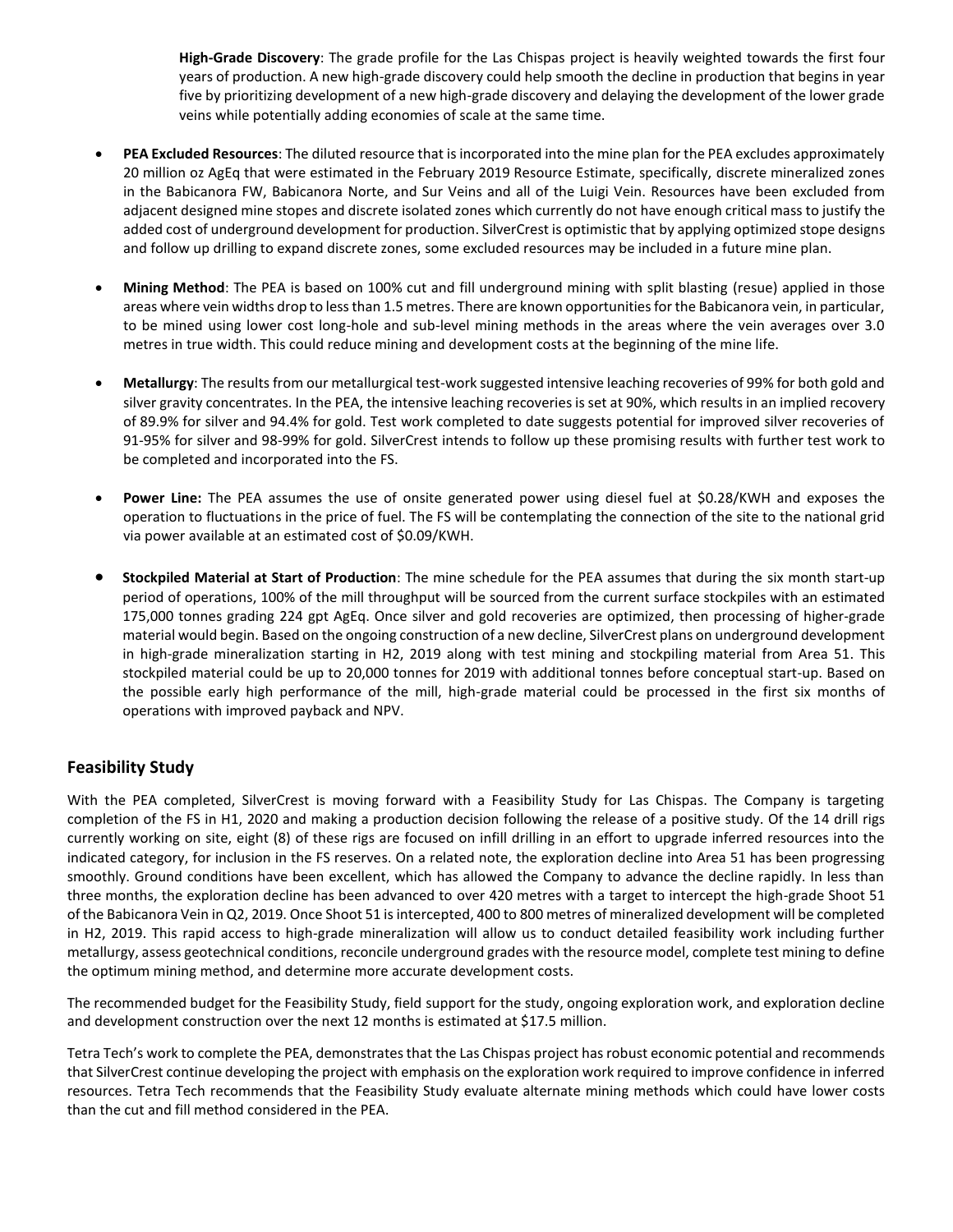### **Qualified Persons**

The Independent Qualified Persons, as defined in NI 43-101 for the PEA and who have reviewed and approved the contents of this news release are Mark Horan, M.Sc., P.Eng, P. James F. Barr, P. Geo., and Hassan Ghaffari, M.Sc., P.Eng. from Tetra Tech.

The "Technical Report and Mineral Resource Estimate for the Las Chispas Property, Sonora, Mexico" with an effective of February 8, 2019, and announced on March 14, 2019, has been filed on SEDAR.

#### **ABOUT SILVERCREST METALS INC.**

SilverCrest is a Canadian precious metals exploration company headquartered in Vancouver, BC, that is focused on new discoveries, value-added acquisitions, and targeting production in Mexico's historic precious metal districts. The Company's current focus is on the high-grade, historic Las Chispas mining district in Sonora, Mexico. The Las Chispas Project consists of 28 mineral concessions, of which the Company has either 100% ownership or the rights to purchase 100% ownership of where all the resources are located. SilverCrest is the first company to successfully drill-test the historic Las Chispas Project resulting in numerous discoveries that are being evaluated for economic viability and potential production in the future. The Company is led by a proven management team in all aspects of the precious metal mining sector, including taking projects through discovery, finance, on time and on budget construction, and production.

#### *FORWARD-LOOKING STATEMENTS*

*This news release contains "forward-looking statements" within the meaning of Canadian securities legislation. These include, without limitation, statements with respect to: the economics and project parameters presented in the PEA, including IRR, AISC, NPV, and other costs and economic information; possible events, conditions or financial performance that is based on assumptions about future economic conditions and courses of*  action; the strategic plans, timing, costs and expectations for the Company's future development and exploration activities on the Las Chispas *Property, including construction of the Area 51 decline, metallurgical test, mineralization and resource estimates and grades for drill intercepts, permitting for various work, and optimizing and updating the Company's resource model and preparing a feasibility study; information with*  respect to high grade areas and size of veins projected from underground sampling results and drilling results; and the accessibility of future *mining at the Las Chispas Property. Such forward-looking statements or information are based on a number of assumptions, which may prove to be incorrect. Assumptions have been made regarding, among other things: the reliability of mineralization estimates, the conditions in general economic and financial markets; availability and costs of mining equipment and skilled labour; accuracy of the interpretations and assumptions used in calculating resource estimates; operations not being disrupted or delayed by unusual geological or technical problems; ability to develop and finance the Las Chispas Project; and effects of regulation by governmental agencies. The actual results could differ materially from those anticipated in these forward-looking statements as a result of risk factors including: fluctuations in precious metals prices, price of consumed commodities and currency markets; uncertainty as to actual capital costs, operating costs, production and economic returns, and uncertainty that development activities will result in profitable mining operations; risks related to mineral resource figures being estimates based on interpretations and assumptions which may result in less mineral production under actual conditions than is currently estimated; the interpretation of drilling results and other geological data; receipt, maintenance and security of permits and mineral property titles; environmental and other regulatory risks; project cost overruns or unanticipated costs and expenses; and general market and industry conditions. Forward-looking statements are*  based on the expectations and opinions of the Company's management on the date the statements are made. The assumptions used in the *preparation of such statements, although considered reasonable at the time of preparation, may prove to be imprecise and, as such, readers are cautioned not to place undue reliance on these forward-looking statements, which speak only as of the date the statements were made. The Company undertakes no obligation to update or revise any forward-looking statements included in this news release if these beliefs, estimates and opinions or other circumstances should change, except as otherwise required by applicable law.*

#### *NON-IFRS MEASURES*

*SilverCrest has included certain non-IFRS performance measures as detailed below. In the mining industry, these are common performance measures but may not be comparable to similar measures presented by other issuers. The Company believes that, in addition to conventional measures prepared in accordance with IFRS, certain investors use this information to evaluate the Company's performance and ability to generate cash flow. Accordingly, it is intended to provide additional information and should not be considered in isolation or as a substitute for measures of performance prepared in accordance with IFRS.*

*All-in Sustaining Cash Costs per Ounce of AgEq – The Company defines AISC once in production as the sum of operating costs (as defined and calculated above), royalty expenses, sustaining capital, corporate expenses and reclamation cost accretion related to current operations. Corporate expenses include general and administrative expenses, net of transaction related costs, severance expenses for management changes and interest income. AISC excludes growth capital, reclamation cost accretion not related to current operations, interest expense, debt repayment and taxes. While there is no standardized meaning of the measure across the industry, the Company's definition conforms to the all-in sustaining cost definition as set out by the World Gold Council in its guidance dated* June 27, 2013*. The World Gold Council is a non-regulatory, non-profit organization established in 1987 whose members include global senior mining companies. The Company believes that this measure will be useful to external users in assessing operating performance and the ability to generate free cash flow from current operations.*

*Net Free Cash Flow – SilverCrest calculates net free cash flow by deducting cash capital spending from net cash provided by operating activities. The Company believes that this measure provides valuable assistance to investors and analysts in evaluating the Company's ability to generate cash flow after capital investments and build the cash resources of the Company The most directly comparable measure prepared in accordance with IFRS is net cash provided by operating activities less net cash used in investing activities.*